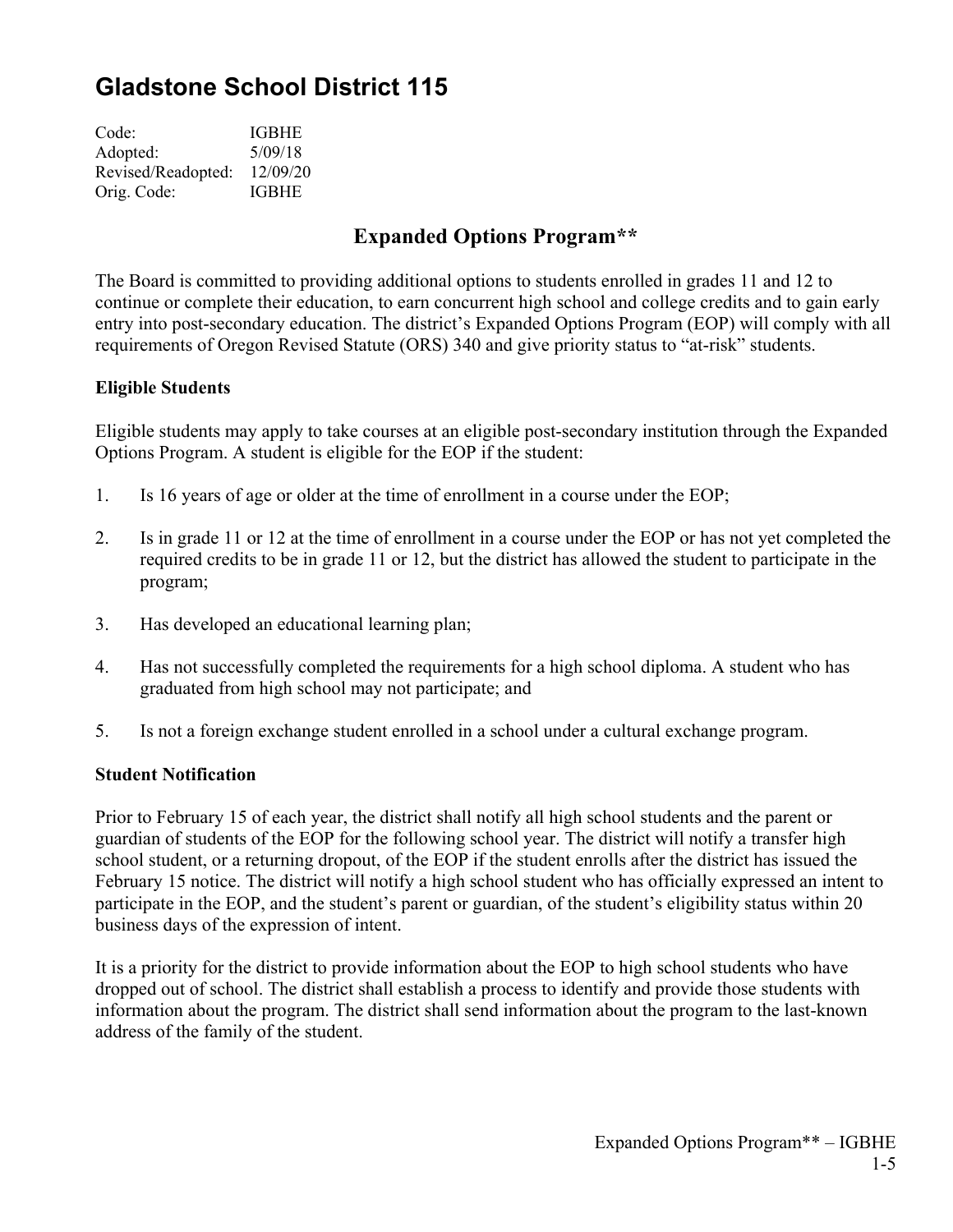The notice must include the following:

- 1. Financial arrangements for tuition, textbooks, equipment and materials;
- 2. Available transportation services;
- 3. The effect of enrolling in the EOP on the student's ability to complete high school graduation requirements;
- 4. The consequences of failing or not completing a post-secondary course;
- 5. Notification that participation in the EOP is contingent on acceptance by an eligible post-secondary institution;
- 6. District timelines affecting student eligibility and duplicate course determinations;
- 7. Exclusion of duplicate courses as determined by the district;
- 8. The process for a student to appeal the district's duplicate course determination to the Superintendent of Public Instruction or the Superintendent's designee under ORS 340.030;
- 9. Exclusion of post-secondary courses in which a student is enrolled if the student is also enrolled full time in the resident high school.

### **Enrollment Process**

Prior to May 15 of each year, a student who is interested in participating in the EOP shall notify the district of their intent to enroll in eligible post-secondary courses during the following school year. A high school transfer student or returning dropout has 20 business days from the date of enrollment to indicate interest.

The district shall review with the student and the student's parent or guardian the student's current status toward meeting all state and district graduation requirements and the applicability of the proposed eligible post-secondary course to the remaining graduation requirements.

A student who intends to participate in the EOP shall develop an educational learning plan in cooperation with an advisory support team. An advisory support team may include the student, the student's parent or guardian and a teacher or a counselor. The educational learning plan may include:

- 1. The student's short-term and long-term learning goals and proposed activities; and
- 2. The relationship of the eligible post-secondary courses proposed under the EOP and the student's learning goals.

A student who enrolls in the EOP may not enroll in eligible post-secondary courses for more than the equivalent of two academic years. A student who first enrolls in the EOP in grade 12 may not enroll in eligible post-secondary courses for more than the equivalent of one academic year. If a student first enrolls in an eligible post-secondary course in the middle of the school year, the time of participation shall be reduced proportionately. If a student is enrolled in a year-round program and begins each grade in the summer session, summer sessions are not counted against the time of participation.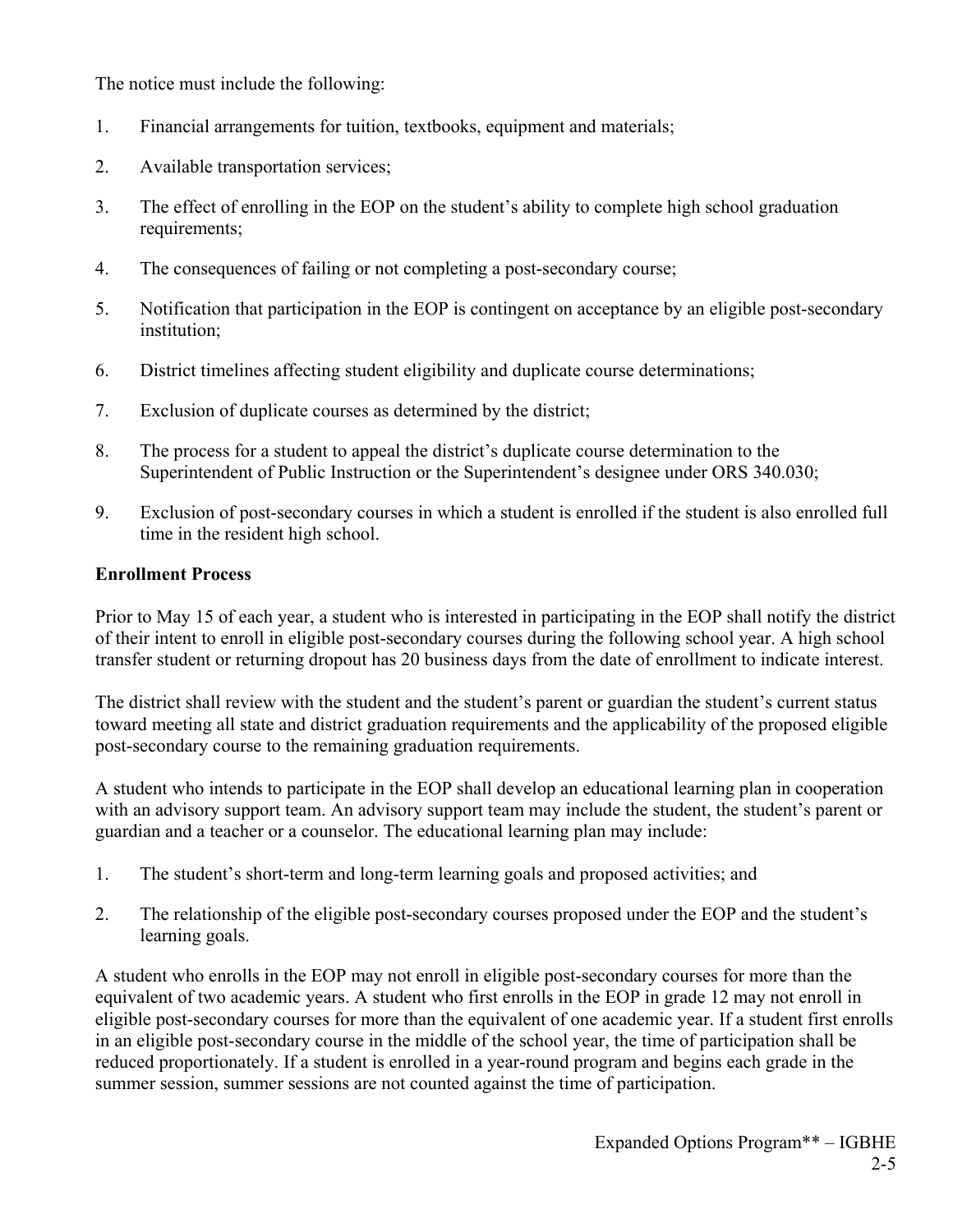#### **Duplicate Courses**

The district will establish a process to determine duplicate course designations. The district will notify an eligible student and the student's parent or guardian, of any course the student wishes to take that the district determines is a duplicate course, within 20 business days after the student has submitted a list of intended courses.

A student may appeal a duplicate course determination to the Board based on evidence of the scope of the course. The Board will issue a decision on the appeal within 30 business days of receipt of the appeal. If the appeal is denied by the Board, the student may appeal the district's determination to the Superintendent of Public Instruction or designee under ORS 340.030.

### **Expanded Options Program Annual Credit Hour Cap**

The number of quarter credit hours that may be awarded by a high school under the EOP is limited to an amount equal to the number of students in grades 9 through 12 enrolled in the high school multiplied by a factor of 0.33. For example, the cap for a high school with 450 students in grades 9 through 12 would be 148.5 (450 X  $0.33 = 148.5$ ). (The caps must be established separately for each high school.)

At the district's discretion, the district may choose to exceed both the individual high school level cap and the aggregate district level cap. If the district has more eligible students than are allowed under the credit hour cap the district shall establish a process for selecting eligible students for participation in the program. The process will give priority for participation to students who are "at risk." An "at-risk student" means: (1) a student who qualifies for a free or reduced price lunch program; or (2) an at-risk student as defined by rules adopted by the State Board of Education if it has adopted rules to define an at-risk student.

If the district has not exceeded the credit hour cap, the district shall ensure that all eligible at-risk students are allowed to participate in the EOP and may allow eligible students who are not at-risk to participate in the program.

## **Post-Secondary Institution Credit**

Prior to beginning an eligible post-secondary course, the district shall notify the student of the number and type of credits that the student will be granted upon successful completion of the course. If there is a dispute between the district and the student regarding the number or type of credits that the district will or has granted to a student for a particular course, the student may appeal the district's decision to the Board.

Credits granted to a student shall be counted toward high school graduation requirements and subject area requirements of the state and the district. Evidence of successful completion of each course and credits granted shall be included in the student's education record. A student shall provide the district with a copy of the student's grade in each course taken for credit under the EOP. The student's education record shall indicate that the credits were earned at an eligible post-secondary institution.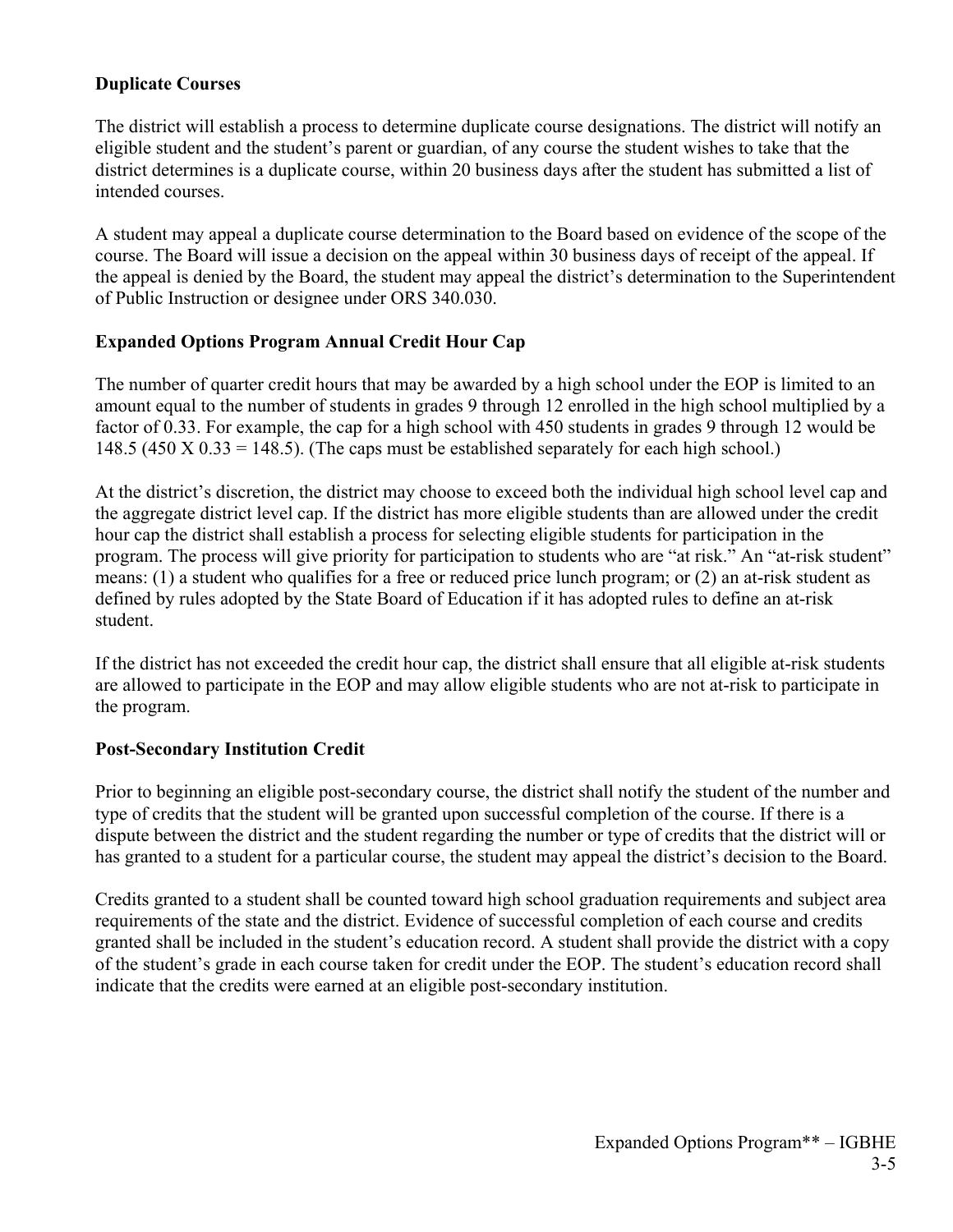#### **Financial Agreement**

The district shall negotiate in good faith a financial agreement with the eligible post-secondary institution for the payment of actual instructional costs associated with the student's enrollment, including tuition, textbooks, equipment and materials.

#### **Waiver**

A district may request a waiver from the Oregon Department of Education if:

- 1. Compliance would adversely impact the finances of the district; or
- 2. Accelerated programs are offered by the district (i.e., Dual Credit, Sponsored-Based Dual Credit, Assessment-Based Dual Credit, Articulated Career Technical Education (CTE) courses, two-plustwo programs, Advanced Placement (AP), International Baccalaureate Programs or other locally developed program that offers Accelerated College Credit to their respective high school student).

#### **Student Reimbursement**

Students are not eligible for any state student financial aid for college coursework, but students may apply to the district for reimbursement for any textbooks, fees, equipment or materials purchased by the student that are required for an eligible post-secondary course. All textbooks, fees, equipment and materials provided to a student and paid for by the district are the property of the district.

#### **Transportation Services**

The district may provide transportation services to eligible students who attend post-secondary institutions within the education service district boundaries of which the district is a component district.

## **Special Education Services**

The district of an eligible student participating in the EOP shall be responsible for providing any required special education and related services to the student. If a post-secondary institution intends to provide special education and related services to an EOP participant, the institution shall enter into a written contract with the district of the student. The contract shall include the following at a minimum:

- 1. Allowance for the student to remain in the program during the pendency of any special education due process hearing unless the parents or guardian and district agree otherwise;
- 2. Immediate notification to the district if the institution suspects that a student participating in the program may have a disability and requires special education or related services;
- 3. Immediate notification to the district if the student engaged in conduct that may lead to suspension or expulsion; and
- 4. Immediate notification to the district of any complaint made by the parents or guardian of the student regarding the student's participation in the program at the institution.